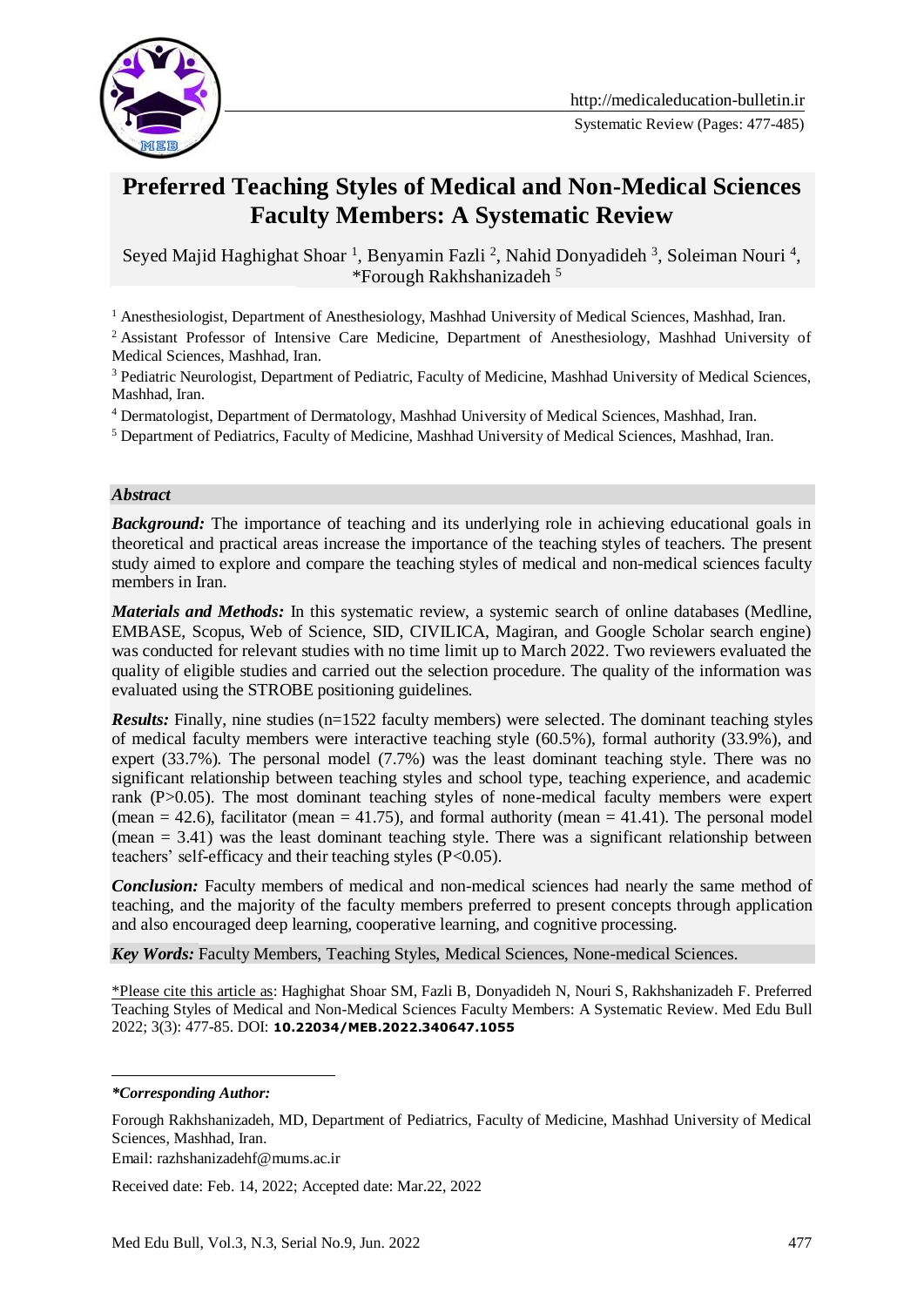### **1- INTRODUCTION**

 Today, the higher education system, especially the universities, plays a decisive and constructive role in preparing future generations and training a specialized workforce to meet the needs of society. According to its mission (education, research, and social services), the university is the foundation for change in any country  $(1, 2)$ ; so there is a close relationship between community development and higher education (3). On the other hand, education in any system is realized in a cycle of the teaching and learning process. Teaching means any planned activity that is designed and implemented to provide learning in people and change their behavior (4). According to the American Teachers Association, teachers are responsible for creating a learning environment that enables all potential learners to advance their talents and abilities (5).

The importance of teaching and its underlying role in achieving educational goals in theoretical and practical areas add to the emphasis on effective teaching. Quinn (2000) states that teaching is purposeful interactive actions that are designed, implemented, and evaluated by the teacher. Teaching includes a set of skills done before, during, and after the implementation of the teaching process and provides the possibility of student education (6). In education, the teacher tries to transfer their knowledge to the students. However, the students each have their personal characteristics, and this means that an individual teaching method does not meet the learning requirements of all students. Therefore, teachers need a variety of teaching styles according to the realities of teaching and learning to transfer their knowledge (7). Studies show that teachers have different teaching styles that they may use based on specific circumstances, and many models exist in teaching styles (8-18).

Several studies have investigated learning styles and their importance in learning. In addition to learning styles, however, the teachers' teaching styles are also of essential significance (19). The knowledge of teaching styles, their adaptation to learning styles, their various applications, and the overall dynamics of teaching and learning styles have a significant impact on learners' learning and satisfaction (20). Kruzich points out that learners can be successful if their learning needs and preferences are met. Therefore, he recommends paying attention to different teaching styles as an important principle in education (21). A successful teacher helps students achieve their maximum learning potential by observing the principles of teaching and coordinating their teaching style with learning methods (22). Due to the importance of teaching styles in the learning and satisfaction of students, this study investigated and compared the teaching styles of medical and nonmedical faculty members in Iranian universities.

### **2- MATERIALS AND METHODS**

### **2-1. Data sources**

 The Preferred Reporting Items for Systematic reviews and Meta-Analyses (PRISMA) checklist was used as a template for this review (23). A systemic search of electronic databases Medline (via PubMed), Scopus, Web of Science, EMBASE, ERIC, PsycINFO, SID, Magiran, CIVILICA, and Google Scholar search engine was conducted, with Mesh keywords (Teaching Styles) AND (Higher Education OR University OR Medical Education) AND (Teachers OR Faculty Members OR University Teachers) with no time limit up to March 2022. The search was performed independently and in duplication by two reviewers, and any disagreement was resolved by the supervisor.

### **2-2. Included studies**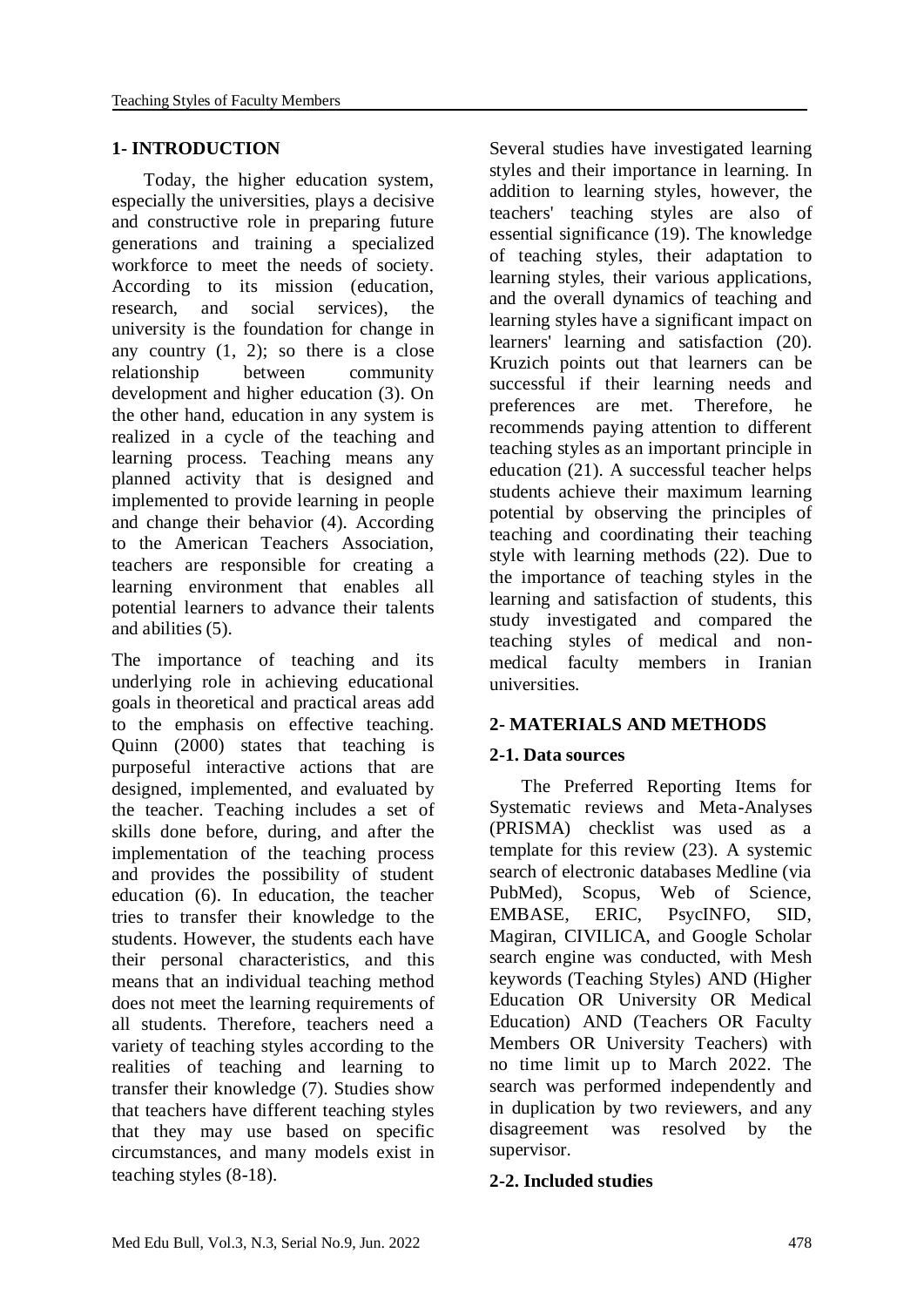The review included studies containing any form of quantitative assessment, measurement, and evaluation of teaching styles in medical and non-medical sciences faculty members in Iran. The inclusion criteria were the focus on teaching styles among faculty members of medical and non-medical sciences, published up to March 2022, written in English or Persian, exclusively using teaching style inventories such as Grasha and Riechmann teaching style inventory (24), or Teaching Style Analysis (TSA) (25), and published articles with full-text available.

## **2-3. Study selection**

Database search was performed for the relevant studies, abstracts of the studies were screened to identify eligible studies, full-text articles were obtained and assessed, and a final list of selected studies was made. This process was performed independently and in duplication by two reviewers, and any disagreement was resolved by a third reviewer. References were organized and managed using EndNote software (version X8).

### **2-4. Data collection process**

A form was developed and followed for each study. The data collected by the two reviewers were combined and compared for accuracy, and any discrepancies were solved by a third reviewer.

# **2-5. Risk of bias**

The risk of bias was assessed following the standard tool of STROBE (STrengthening the Reporting of Observational Studies in Epidemiology) positioning guidelines (26). It is a valuable tool for evaluating the quality of observational studies. This checklist has 22 items, scored based on the importance of each item according to the present study. The final score of the checklist was 30, and the minimum score was 15.0. The assessment was done by two reviewers independently and in

duplication, and any discrepancies were resolved by the third reviewer.

## **2-6. Synthesis of results**

Due to differences in the included studies, study designs, small sample sizes, and the type of questioners used, a meta-analysis was not conducted.

## **3- RESULTS**

 Finally, nine studies (n=1522 faculty members) were selected (**Figure.1**). The main characteristics of the selected studies are summarized below.

**1.** A descriptive-analytical study on 124 faculty members of Kurdistan University of Medical Sciences in 2010-2011 aimed to determine the educational styles of the faculty members of the University of Medical Sciences in theoretical lessons. The findings indicated the predominance of the interactive teaching style with 60.5% and then authoritarian with 33.9%. The least used styles were the facilitator teaching style with 0.8 and the personal models teaching style with 1.6. The specialized teaching style was also favored by 3.2% of the subjects. There was no statistically significant relationship between age, teaching background, gender, school of study, level of education, academic rank, and the teaching style of teachers (27).

**2.** A descriptive study on 74 teachers of basic sciences in the Isfahan University of Medical Sciences in 2008 aimed to determine the teaching styles in medical schools. The results showed that 93.2% of teachers used the flexible style in the domain of teaching methods, 97.3% in classroom management, 71.6% in classroom design, and 98.6% in lesson planning skills (28).

**3.** A descriptive-correlational study on 220 faculty of the Urmia Medical University in 2014 aimed to investigate the relationship between students' learning styles, faculty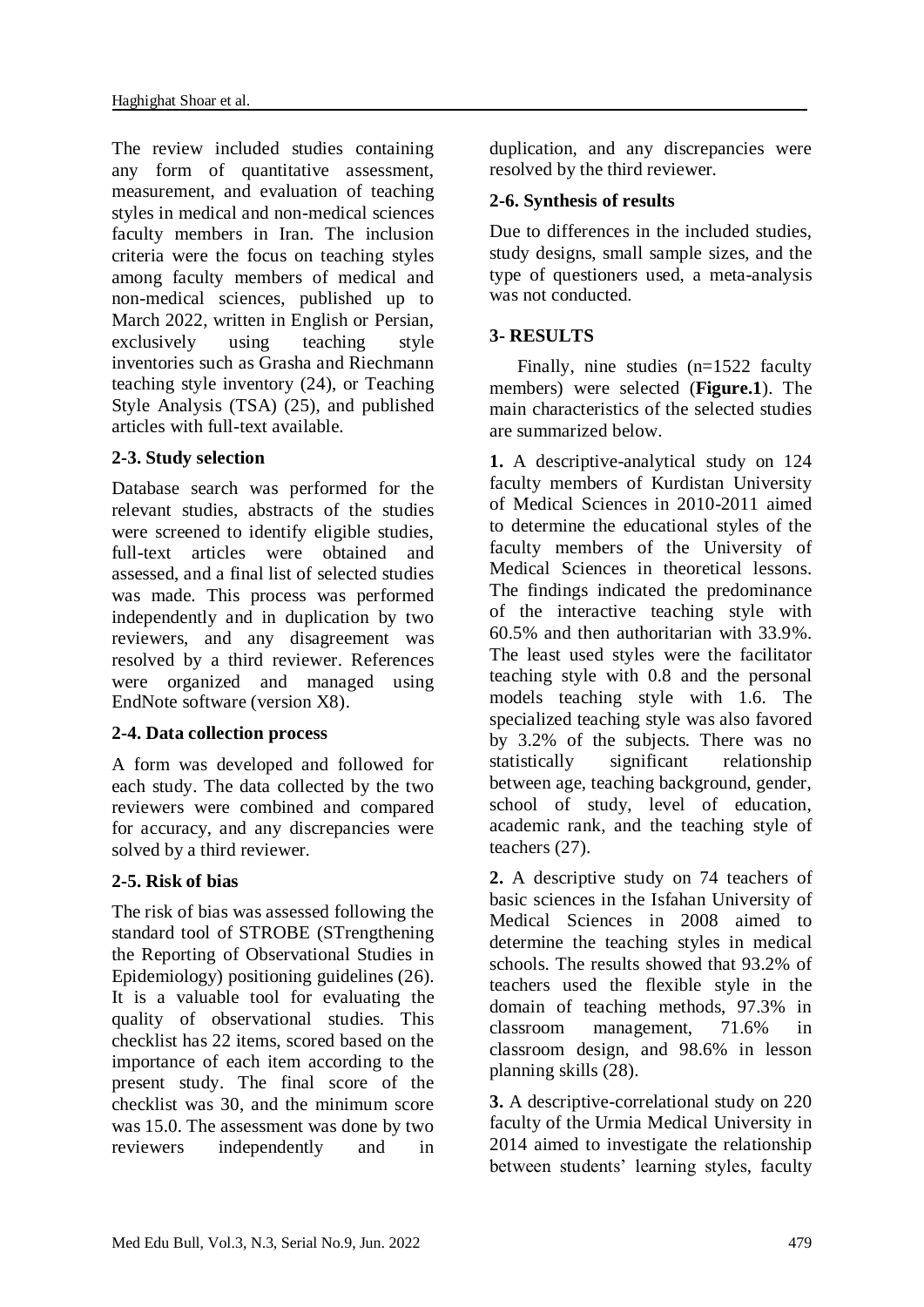members, and social adjustment. The results showed that 18.3% of the faculty members had a specialized teaching style, 20.5% had a facilitator style, 26.6% had a model-oriented, 23.3% had an authoritative, and 11.2% had an elective teaching style. There was a significant correlation between specialty-oriented  $(p=0.042; r=0.15)$ , authoritarian  $(p=0.02;$  $r=0.14$ ), model-oriented (p=0.17; r=0.03), and facilitates styles  $(p=0.032; r=0.21)$ with students' social adjustment (29).

**4.** A descriptive-correlational study on 191 faculty members of Mazandaran University of Medical Sciences in 2017-18 aimed to determine the relationship between ethical intelligence and the teaching styles of faculty members. The results showed a significant relationship between moral intelligence and faculty teaching styles  $(r = 0.78, p<0.05)$ . The predominant teaching styles of the faculty members were expert, advocacy, facilitator, authoritarian, and individual teaching styles, respectively. It means that 33.7% of subjects used the expert teaching style, 24.8% the advocacy teaching style, 20.1% the facilitator teaching style, 13.6% the authoritative teaching style, and 7.7% used the individual teaching style (30).

**5.** A descriptive cross-sectional study on 124 non-clinical faculty members at Iran University of Medical Sciences aimed to determine the University lecturers' teaching styles. The results showed that the majority of the faculty members preferred to present concepts as applied and also encouraged deep learning, cooperative learning, and cognitive processing. There was no significant relationship between teaching styles and the school type, teaching experience, and academic rank (31).

**6.** A methodological study on 361 faculty members of Zahedan University of Medical Sciences in 2018-19 aimed to determine their teaching style. The results showed that the mean scores and standard

deviations + standard deviation of teaching styles were  $5.61 \pm 0.61$  for the expert teaching style,  $5.23 \pm 0.72$  for formal authority teaching style,  $5.39 \pm 0.66$  for the personal model teaching style, 5.43±0.71 for facilitator teaching style, and 4.99  $\pm$ 0.82 for delegator teaching style. These findings suggested the dominance of the expert (88.6%), and delegator (79.8%) teaching styles as well as the moderate prevalence of the personal model (65.9%), formal authority (59.3%), and facilitator (55.7%) teaching styles among the faculty members of Zahedan University of Medical Sciences (32).

**7.** A cross-sectional study was conducted on 305 faculty members of humanities, basic sciences, engineering, agriculture, and medical sciences departments at Tabriz Universities, aimed to identify the teaching styles and their correlation with autonomous motivation. The results showed that the mean + standard deviation of six subscales of teaching style questionnaire were as follows: all-round flexible and adaptable  $13.55 + 2.4$ ; sensitive/ student-centered;  $15.20 \pm 2.$ ; official formal curriculum  $0312.80 + 2.56$ ; straight fact, no-nonsense 12.47+ 2.36; big conference 14.39+ 1.89; and one-off  $13.32+2.18(33)$ .

**8.** A study was conducted on 306 college students and 36 faculty members of the Islamic Azad University of Shiraz. The results showed that formal authority (mean=  $6.01$ ), expert (mean= $5.47$ ), and delegator (mean  $= 4.80$ ) styles were the most dominant teaching styles. The personal model (mean  $= 3.41$ ) was the least dominant, and the facilitator (mean=4.30) was a moderately prevalent teaching style. On the other hand, while the students consistently preferred teaching styles that provided moderate guidance, the instructors preferred different teaching styles with varying degrees of guidance depending on the nature of the course they taught (34).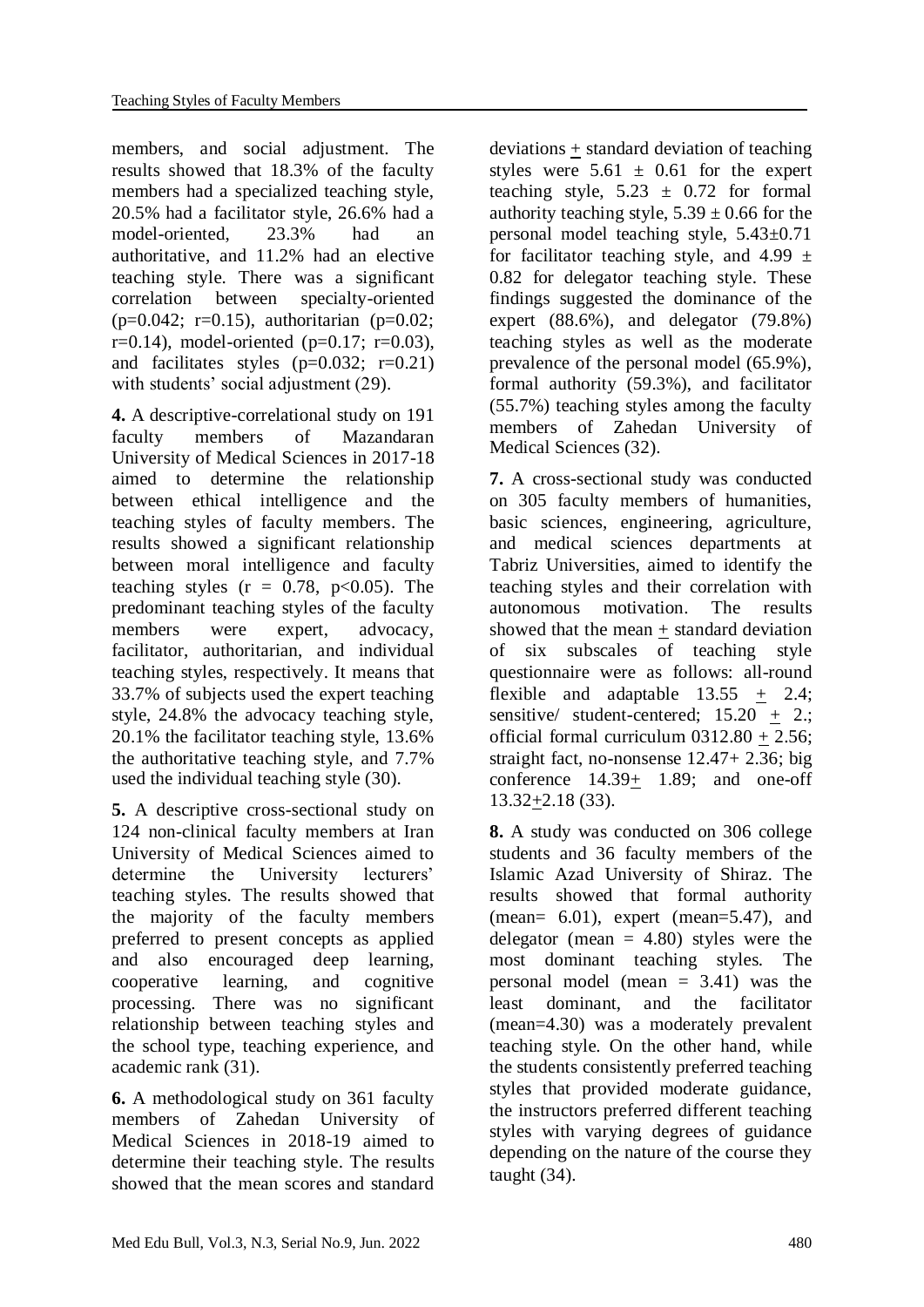**9.** A correlational study on 87 university instructors of either English for General Academic Purposes or English for Specific Academic Purposes to various undergraduate students explored the relationship between ESP instructors' teaching styles and their self-efficacy. The results showed that the expert (mean=42.6), facilitator (mean =  $41.75$ ),

and formal authority (mean  $= 41.41$ ) styles were the most dominant teaching styles. Delegator (mean  $= 39.12$ ) was the least dominant style, and the personal model (mean= 41.23) was a moderately prevalent teaching style. There was a significant relationship between teachers' selfefficacy and their teaching styles (35).



**Fig.1**: PRISMA Flowchart.

#### **4- DISCUSSION**

 This review aimed to explore and compare teaching styles of medical nonmedical sciences faculty members in Iran. Results showed that faculty members of medical and non-medical sciences have almost the same method of teaching. Dominant teaching styles of medical faculty members were interactive teaching style, formal authority, and expert. The personal model was the least dominant teaching style. The most dominant teaching styles of non-medical faculty members were expert, facilitator, and formal authority styles. The personal model was the least dominant teaching style.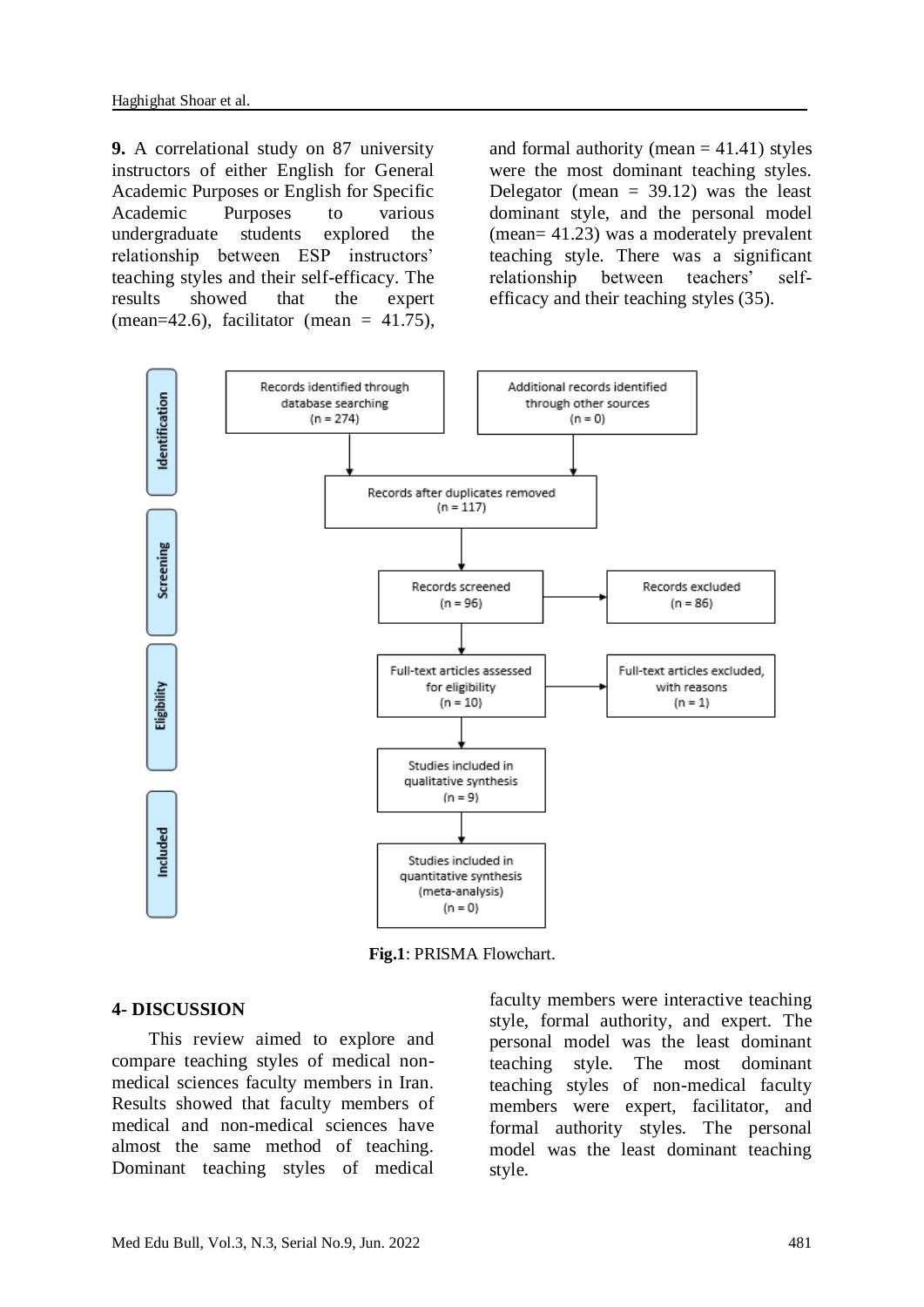Faculty members play an essential role in improving the quality of education, research, and social services in universities. Also, their teaching style is an effective factor in learning. According to Grasha's model (1996), there are five types of teaching styles (**Table.1**). Studies have shown that the highest academic success is achieved when the teaching style also is adjusted to students' learning styles (36). Lange (1993), in a study of teaching and learning styles among nursing students and teachers, concluded that when students' learning styles match the teaching styles of professors, the success in the course test is higher, and the dropout rate is lower (37). The use of different teaching styles is based on the principle that at least part of the material should be presented in ways appropriate to the learning style of each learner. However, a lack of coordination between the teachers' teaching styles and the students' learning styles is considered a barrier to learning (38, 39). Studies show that the awareness of teaching styles and their adaptation to learners' learning styles have a significant effect on their learning and satisfaction (40). Iureaa et al. (2011) examined the relationship between

teaching style and learning styles on students' behavior. The results showed an improvement in learners' performance following the use of different teaching styles by teachers. It is difficult for a teacher to adapt their teaching styles to students' learning styles, but if it is gradually sustained over time, academic performance will improve (41). There are various styles that teachers can use in the learning process (8-18), but teachers should choose the most appropriate style according to the subject of the lesson, learners, and the learning environment (42). Therefore, university teachers should be aware of their teaching styles and their effect on students' learning and plan an effective style according to the conditions and facilities (43). In this review, the difference between the teaching styles of faculty members in medical and nonmedical sciences was not large, indicating that university teachers are not yet familiar with different teaching styles and use the traditional style whether in the classroom or in clinical and practical settings. These findings highlight the need for planning to empower teachers and familiarize them with different teaching styles in different situations.

| Style            | Features                                                                                                                                                                                                                                                                             |
|------------------|--------------------------------------------------------------------------------------------------------------------------------------------------------------------------------------------------------------------------------------------------------------------------------------|
| Expert           | possesses the knowledge that learners require<br>conveys his/her knowledge to students<br>٠                                                                                                                                                                                          |
|                  | ensures that learners are all well prepared<br>٠                                                                                                                                                                                                                                     |
| Formal authority | has status among learners because of his/her expertise<br>$\bullet$<br>provides the required feedback<br>founds learning goals and the rules of conduct                                                                                                                              |
| Personal model   | believes in applying personal examples<br>٠<br>creates a prototype for how to think and act<br>instructs by encouraging students to observe and then imitate the approach of<br>their instructor                                                                                     |
| Facilitator      | underscores the personal essence of the teacher-student communications<br>$\bullet$<br>guides students through asking questions, scrutinizing options and proposing<br>alternatives<br>equips students with the capacity of being independent in their learning process<br>$\bullet$ |
| Delegator        | attempts to build students' capacity to learn autonomously<br>٠<br>instructs learners to function independently on their projects<br>٠<br>as a resource person, assists learners if require.                                                                                         |

 **Table-1**: Teaching styles and their features based on Grasha's (1996) model (24).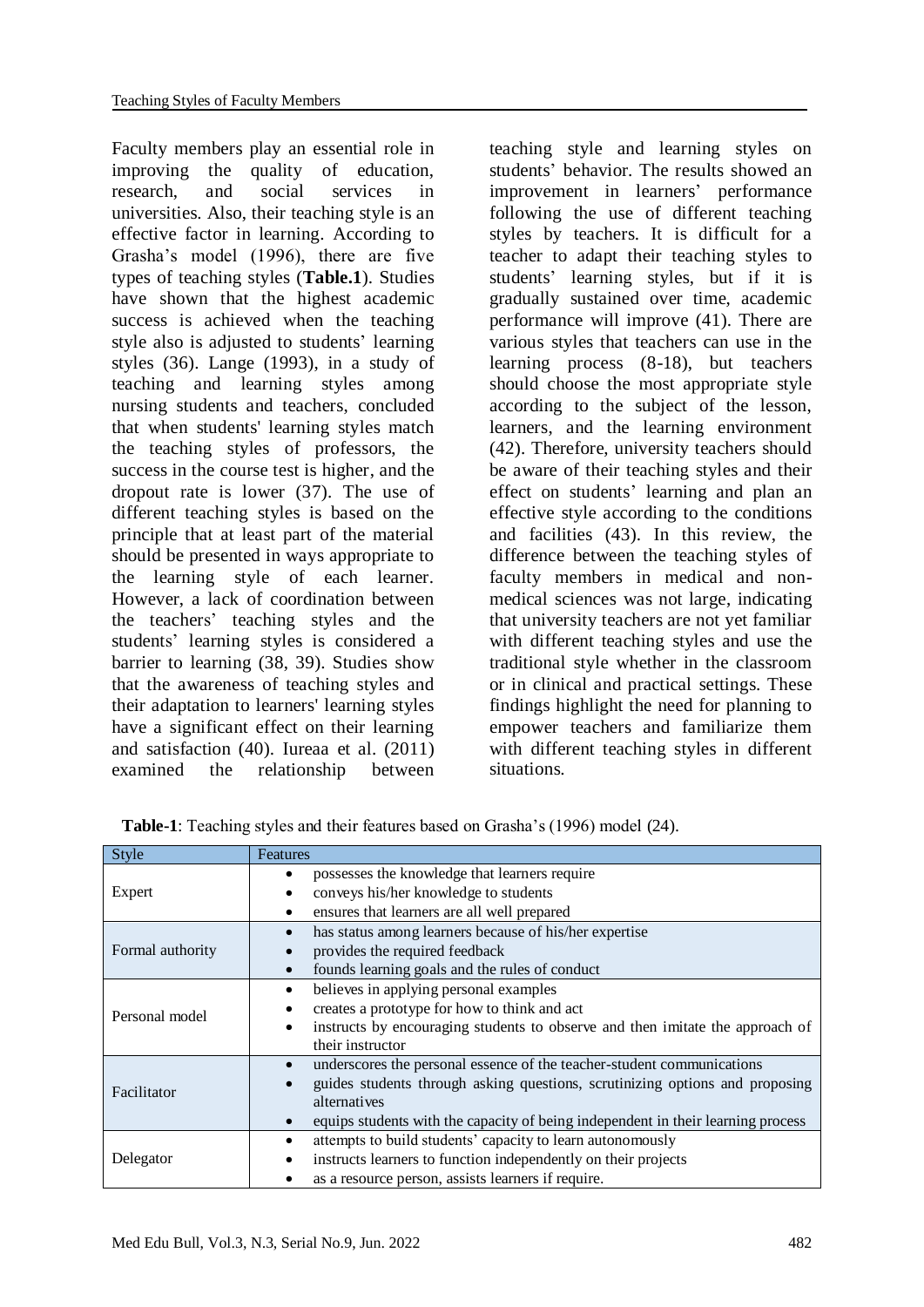### **5- CONCLUSION**

 Based on the results, 93.2% of teachers used the flexible teaching method, 97.3% in classroom management, 71.6% in classroom design, and 98.6% in lesson planning skills. Dominant teaching styles of medical faculty members were the interactive teaching style (60.5%), formal authority (33.9%), and expert (33.7%). The personal model (7.7%) was the least dominant teaching style. There was no significant relationship between teaching styles and the school type, teaching experience, and academic rank. The most dominant teaching styles of non-medical faculty members were expert (mean=42.6), facilitator (mean=41.75), and formal authority (mean=41.41). The personal model (mean=3.41) was the least dominant teaching style. There was a significant relationship between teachers' selfefficacy and their teaching styles. University teachers should be aware of their teaching styles and their effect on students' learning and choose the most appropriate style according to the subject of the lesson, learners, and the learning environment.

### **6- AUTHORS' CONTRIBUTIONS**

Study conception or design: SMH, and FR; Data analyzing and draft manuscript preparation: BF, ND, and SN; Critical revision of the paper: SMH, and FR; Supervision of the research: BF and FR; Final approval of the version to be published: SMH, BF, ND, SN, and FR.

### **7- CONFLICT OF INTEREST:** None.

### **8- REFERENCES**

1. Torkzadeh, J., Mohammadi, M., Sutoodehfar, S. Developing and Validating of the Teaching-Learning Comprehensive System in Higher Education. Journal of Curriculum Research, 2015; 4(2), 93-116.

2. Khadivi, A., Seyyed Kalan, S., Hossein Pour, T., Ahmadi, H., and Tareh Bari, H. Affecting Factors on Teaching and Education Quality in Farhangian University (Case Study: College of Ardabil). Journal of Instruction and Evaluation, 2018; 11(42): 161- 85.

3. Zamani, A. Qualitative Analysis of Principles of Documenting the Organizational Experiences of University Directors. jiera, 2017; 10(35): 201-28.

4. Assadullahi P, Afshari P. The comparison of tutors' and students' opinions in respect to present academic condition. Iran J Med Educ 2002; 3(2): 5 -14.

5. Moran D, Edwardson J, Cuneo CN, Tackett S, Aluri J, Kironji A, et al. Development of global health education at Johns Hopkins University School of Medicine: a student driven initiative. Medical education online 2015; 20(1): 28632.

6. Quinn M. F. The principles and practice of Nurse Education, Chapman & Hall, London, 2000.

7. Beran G Atcinz M. Effective education in higher education. Translated by Arasteh H. Tehran: Chapar; 2008.

8. Pakseresht M.J. A Study of the Teaching Method at the University. Journal of Educational Sciences and Psychology. 2004;11(3):155-74. https://www.sid.ir/fa/journal/ ViewPaper. aspx? id=11371.

9. Ashrafi S, Jahanseir K. The Impact of Inductiveand Analogical Teaching Methods on Students' Mathematic Scores in Islamic Azad University of Maragheh. Res Curriculum Planning 2011; 8(28 -29):62 -71.

10. Joise B. Teaching pattern. Translation by Behranghi, MR. Teharn: Kamale Tarbiyat; 2011.

11. Arreola AR. Developing a comprehensive faculty evaluation system. 2nd ed. University of Tennessee press: Anker publishing company; 2007.

12. Shaabani H. Educational skills. Tehran: SAMT; 1996.

13. Grasha AF. Teaching with style. San Bernardino, CA: Alliance Publishers; 1996.

14. Eskandari F, Salehi M. Studing of the effect of comparison between teaching styles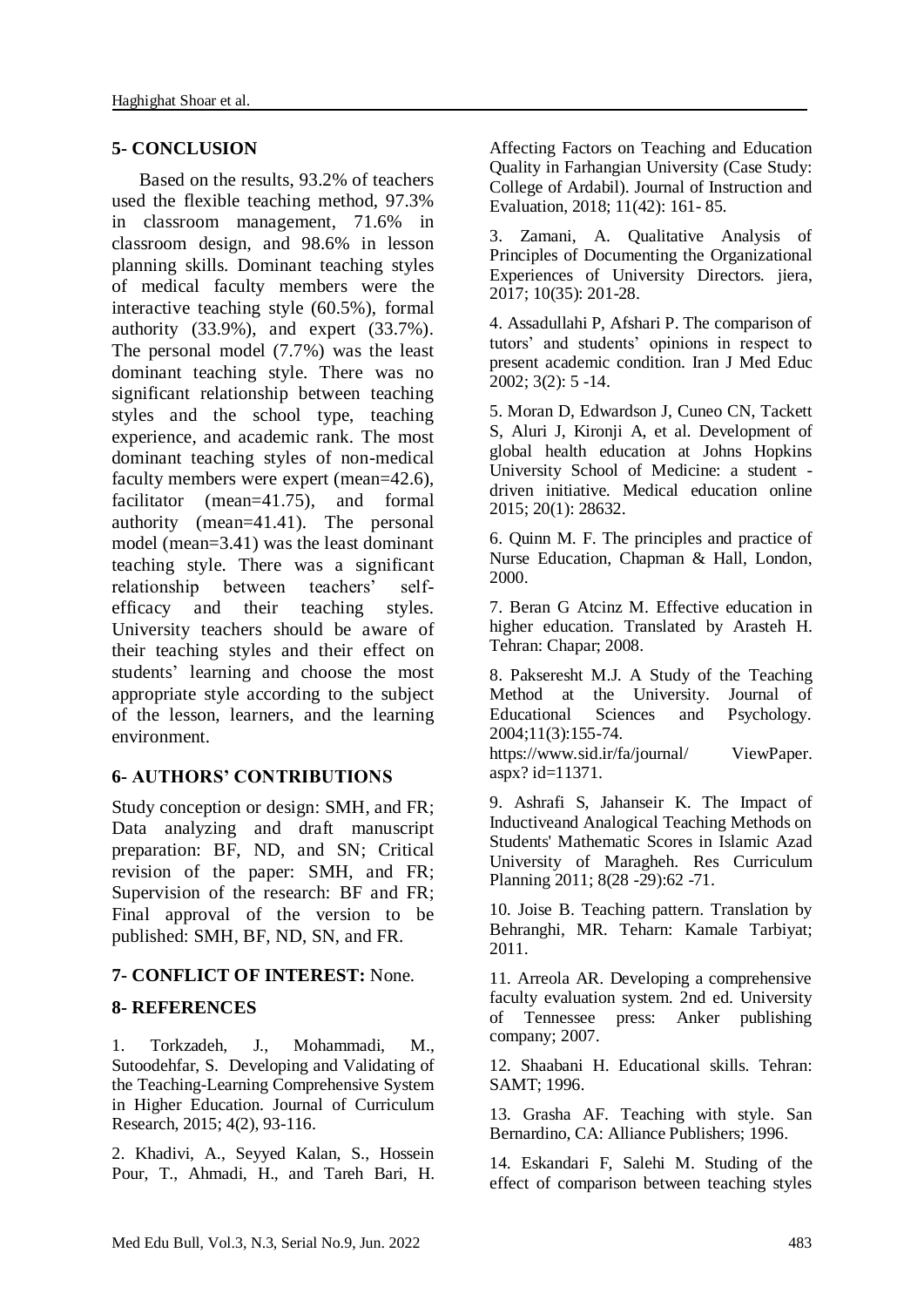and learning on the performance of students;<br>Economical research in agricultural in agricultural development of Iran. 2011; 2(1): 46-69. https://ijaedr.ut.ac.ir/article\_20553.html.

15. Najafi Kolyani M. Students Understanding of the efficient teaching in nursing. Nurs Res 2010; 5(19): 6 -15.

16. Jafari P, Ghoorchiyan N, Behboodian J, Shahidi N. Developing a structural model for therelationship between faculty members selfefficacy and competencies with teaching quality in Islamic azad University. Research in curriculum planning 2012; 9(5):49 -67.

17. Shikhzadeh M, Samari Sh. the study of Urmia Azad University Faclutie,s teaching style.quarterly J Educ Manag Res, 2010; 3: 70 -94.

18. Ahmari Tehran H. The Effect of Integration of Role -Modeling and Narration Methods on the Midwifery Students' Performance in Professional Ethics. Iranian J Med Educ 2012; 12(11): 826 -35.

19. Thompson S, Greer JG, Greer BB. Highly Qualified for Successful Teaching: Characteristics Every Teacher Should Possess. 2004 [cited 2011 23 Jun]; Available from: www.usca.edu/essays/vol12004/thompson.pdf.

20. Brown BL. Teaching Style vs. Learning Style. Myths and Realities, N.26. ERIC Number: ED482329, 2003. Available from: https://files.eric.ed.gov/fulltext/ED482329.pdf.

21. Kruzich JM. Assessment of Student and Faculty Learning Styles: Research and Application. Journal of Social Work Education. 1986; 22(3): 22-30.

22. Heimlich JE, Norland E. Teaching Style: Where Are We Now? New Directions for Adult and Continuing Education. 2002; 2002(93): 17-26.

23. Moher D, Shamseer L, Clarke M, Ghersi D, Liberati A, Petticrew M, Shekelle P, Stewart LA; PRISMA-P Group. Preferred reporting items for systematic review and meta-analysis protocols (PRISMA-P) 2015 statement. Syst Rev. 2015 Jan 1;4(1):1. doi: 10.1186/2046-4053-4-1. PMID: 25554246.

24. Grasha, A. F., Riechmann, H. S. Teaching style inventory, 1996. Retrieved from: http://longleaf.net/teachingstyle.html.

25. Salehi Z. The relationship between teachers 'teaching style and students' satisfaction MS Dissertation. Islamic Azad University of Khorasgan Branch, Esfahan, Iran.

26. Von Elm E, Altman DG, Egger M, Pocock SJ, Gotzsche PC, Vandenbroucke JP, et al. The Strengthening the Reporting of Observational Studies in Epidemiology (STROBE) statement: Guidelines for reporting observational studies. Preventive Medicine. 2007; 45(4): 247-51.

27. Hasanzadeh H, Bahramrezaie M, Pooladi A, Hasanzadeh A. Teaching styles of Faculty Members of Kurdistan University of Medical Sciences for theoretical Lessons 2010-2011. SJKU. 2013; 18 (3):71-7.

28. Haghani F, Chavoshi E, Valiani A, Yarmohammadian M H. Teaching Styles of Teachers in Basic Sciences Classes in Medical School of Isfahan University of Medical Sciences. Iranian Journal of Medical Education. 2011; 10 (5):943-49.

29. Azizi Nejad B, Ghaffar Shoja N, Heydari Bisafar H, Jenaabadi H. Relationship between Teaching Styles of Faculty Members and Social Adjustment of Medical Students. Educ Strategy Med Sci. 2015; 8 (1):15-19.

30. Eslamian Hassan, Zare Yahya. The relationship between Moral intelligence and teaching styles of faculty members in University of Medical Sciences. [Journal of](https://www.sid.ir/en/journal/JournalList.aspx?ID=31117) [Development Strategies in](https://www.sid.ir/en/journal/JournalList.aspx?ID=31117) Medical Education, 2000; 6(2): 10-24.

31. Darvish Ghadimi F, Roudbari M. Teaching Styles of Faculty Members in Schools Affiliated with Iran University of Medical Sciences. Iranian Journal of Medical Education. 2012; 11 (8):917-25.

32. Arbabisarjou A, Akbarilakeh M, Soroush F, Payandeh A. Validation and Normalization of Grasha-Riechmann Teaching Style Inventory in Faculty Members of Zahedan University of Medical Sciences. Adv Med Educ Pract. 2020 Apr 22;11:305-312. doi: 10.2147/AMEP.S244313. PMID: 32368169.

33. Mahmoodi, F., Alizadeh, A., Jafari, R. The Relationship between Teaching Styles and Autonomous Motivation among the Faculty Members of Tabriz